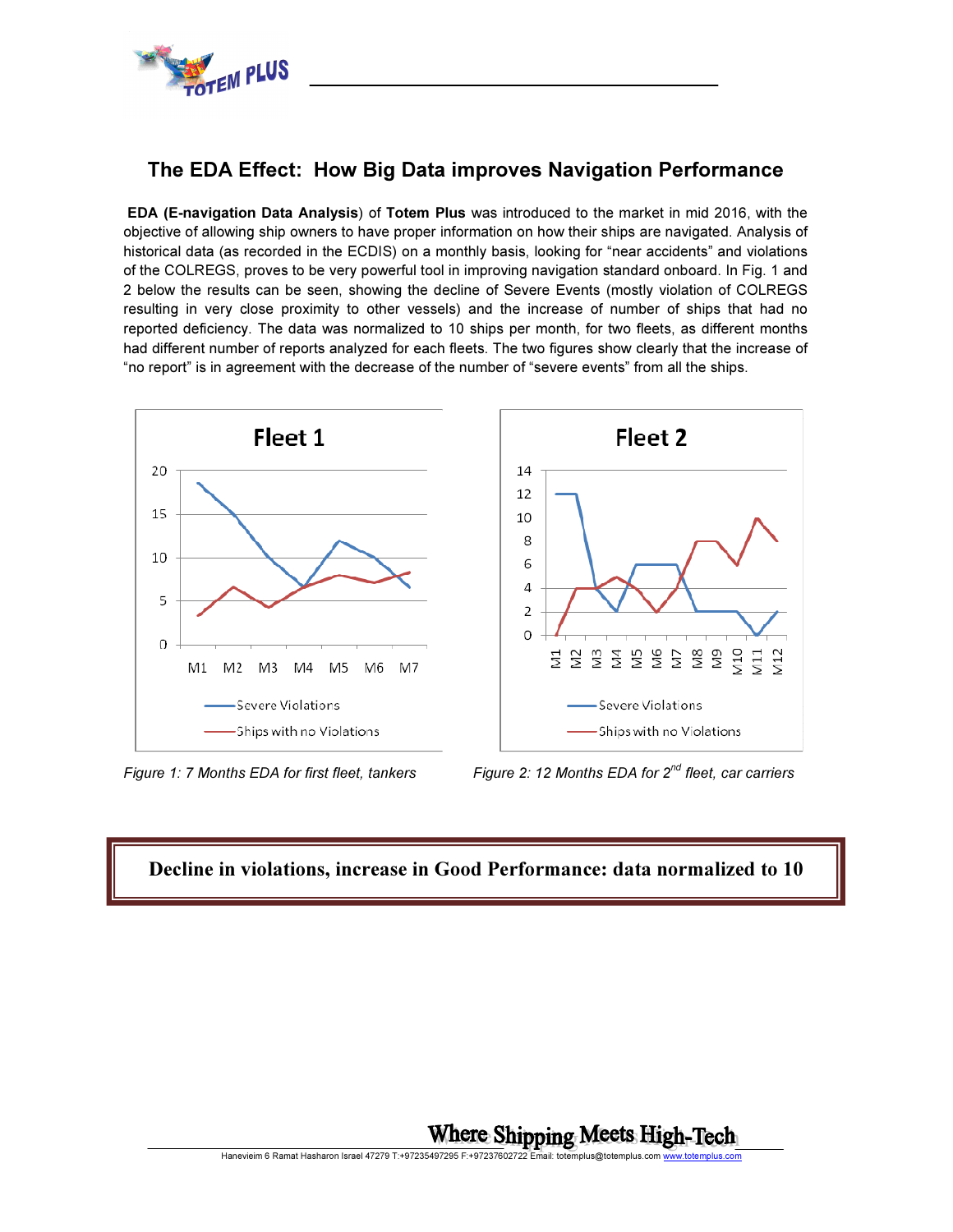

What is EDA? EDA is a software tool, developed by Totem Plus, that can scan the Big Data recorded by ECDIS or VDR, for any given period such as a full month, and report events considered to be "Near Misses" or "Near Accidents". EDA can be given as service to ship owners and ship managers that have Totem ECDIS or Totem VDR. "Near Misses" are events that show clear violations of the International Regulations for Preventing Collisions at Sea (COLREGS) or bad seamanship. The definition of a "near miss" is flexible, and in general involves several parameters such as distance, speed, depth etc.. Once such events are detected, they will be brought to management attention. Management, in turn, should convey the observations to the attention of the ship (or the whole fleet), with a clear message that such standard is not accepted in the fleet. The results of the EDA are brought to management attention (and later as feedback to the ships) in order to assist in establishing navigation safety standards onboard company ships and promulgate the company desire to keep such standards A word of caution should also be said : the incidents found were analyzed based on data recorded by ECDIS and VDR, without any input from the navigators or master or any information on visibility or sea state that may shed different light on the actions taken onboard. Mariners are encouraged to study the reports, and revert when from any reason they think that the event was unavoidable or justified. Experience during the last year showed that such discussions, by themselves, are favorable and raise the awareness to safe navigation practices. Further, it should be pointed out that the purpose of EDA is not to find culprits and punish but to improve standards of navigation.

Why is EDA needed? Marine catastrophes happen all the time. EMSA (European Maritime Safety Agency) reported that in 2014 there were 331 cases of Groundings or Stranding, 378 cases of Contacts and 293 cases of Collisions. More than 250 persons lost their lives and 2000 were injured in those incidents, apart from the financial loss and pollution. The numbers worldwide are definitely higher as EMSA reports only on incidents reported by EU member states. Most important, 67% of the reported incidents were related to Human Erroneous Actions.

The reasons why so many incidents happen because of Human Erroneous Actions is attributed by many to deteriorating standards of mariners and the tendency to employ cheap crews. Complaints about deteriorating level of seafarers are very common, and can be heard of at any marine conference or gathering. Possibly but we do not see that only so-called "cheap crews" are having more than the average number of accidents. Others take a somewhat different approach and blame the "advanced technology as well as the oft-quoted human element" and consequently see the solution (or part of it) by providing the mariners with standardized modes of operation – the so called S-MODE (in other words, the claim is "mariners are not so smart, give them simple systems"). Several high profile incidents, for example the groundings of the Costa Concordia and the Rena, or the two notorious collisions of the US navy with merchant ships, do not agree with both assumptions (two of the three were manned by welltrained European officers). We believe that the reason of those accidents can be attributed to cockiness and over-confidence of the bridge team, and even more so to lack of proper supervision, auditing and feedback. No real action is taken to check the current navigation performance onboard in order to assimilate navigation safety standards. It should be emphasized that the numbers of accidents above are those of real and reported accidents, while at sea there are many more "Close call" incidents. Those incidents are not reported, not analyzed and never learned from. A system of feedback to the navigators is badly needed, one that will make every "close call" incident known, accountable and learned from.

NEAR MISSES In the aviation industry, near misses are taken very seriously and administrations investigate such events in depth. It is possibly easier for the aviation industry because most of the air traffic is supervised by traffic control centers. Ships, on the other hand, still enjoy the freedom of the seas and near misses are not recorded or investigated (most of them). This fact is indeed a violation of the ISM code, which requires auditing of ship performance and recordings of near misses. Class NK Safety Management System, for example, requires<sup>3</sup> "Reporting of Hazardous Occurrence (Near miss) and

## Where Shipping Meets High-Tech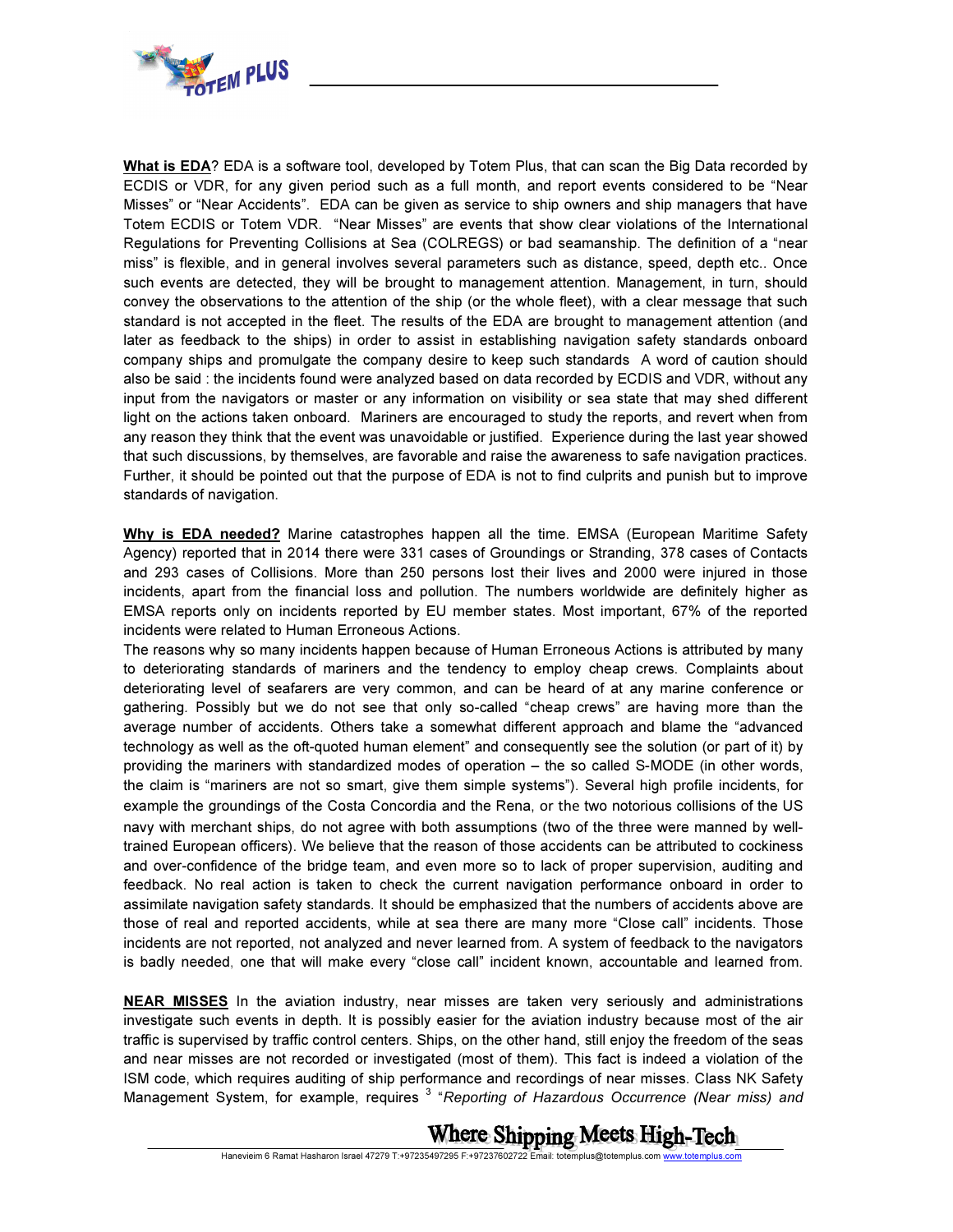

Measures to address them - Are hazardous occurrences (Near miss) reported to the company? Are these reports investigated and analyzed by the company? Have these matters, together with preventive measures, been brought to the attention of other ships concerned? ".Unfortunately, in most cases this requirement is not followed, and ends with paper shuffling for the sake of bureaucracy, possibly because up to now there was no adequate tool to find such events. We cannot expect the mariners to report it voluntarily, as it is against human nature for one to incriminate himself, and even honest mariners that experienced a near miss may not always admit that it was indeed a near miss. The definition of what is indeed a "near miss" may vary according to several technical parameters such as ship's type, maneuverability, geographic location etc., but also by the standards of the investigator. One cable distance from a ship overtaken may look safe to one mariner, but not prudent to another. We have different expectations (and tolerance) from an experienced pilot entering a busy harbor than from a junior officer in open waters. Some companies have standards of safe distance and safe clearance below the keel, but those are many times overlooked. We will see below how this obstacle can be dealt with.

Data Source Modern bridge systems are equipped with various recording capabilities, such as a dedicated Voyage Data Recorder (VDR) which should record all navigational data for 30 days, and also with other systems recording their data internally such as ECDIS (and possibly other systems). Analysis of recorded history for near misses is possible today and, as will be shown further, is already available by EDA.

Event Definition The program is flexible and its use is intuitive. The user can define the criteria that he wants to find by using recorded information such as speed, depth, distance from other ships etc.(distance can be calculated from either AIS or ARPA)."Near collision", for example, can be defined as an event where another ship passed at a distance smaller than 0.4 miles, while steaming at speed greater than 15 knots and at a depth greater than 30 meters (see picture 1). Speed and Depth values are so chosen to limit the findings to open sea and to filter out entry to

ports etc. Other events (such as near grounding) can be similarly declared. Once the criteria for the search are defined the program will search all available data files to find a possible match. The criteria can also be given a title and be saved for future use.



Figure 3: Search for Near Collision

In the example in figure 3, showing a search for "Near Collision", two events matching the requested search parameters (as defined above) were detected. Replay of the exact data showed that one event is justified, while the other event showed clearly that the ship was violating the International Regulations for Preventing Collisions at Sea.